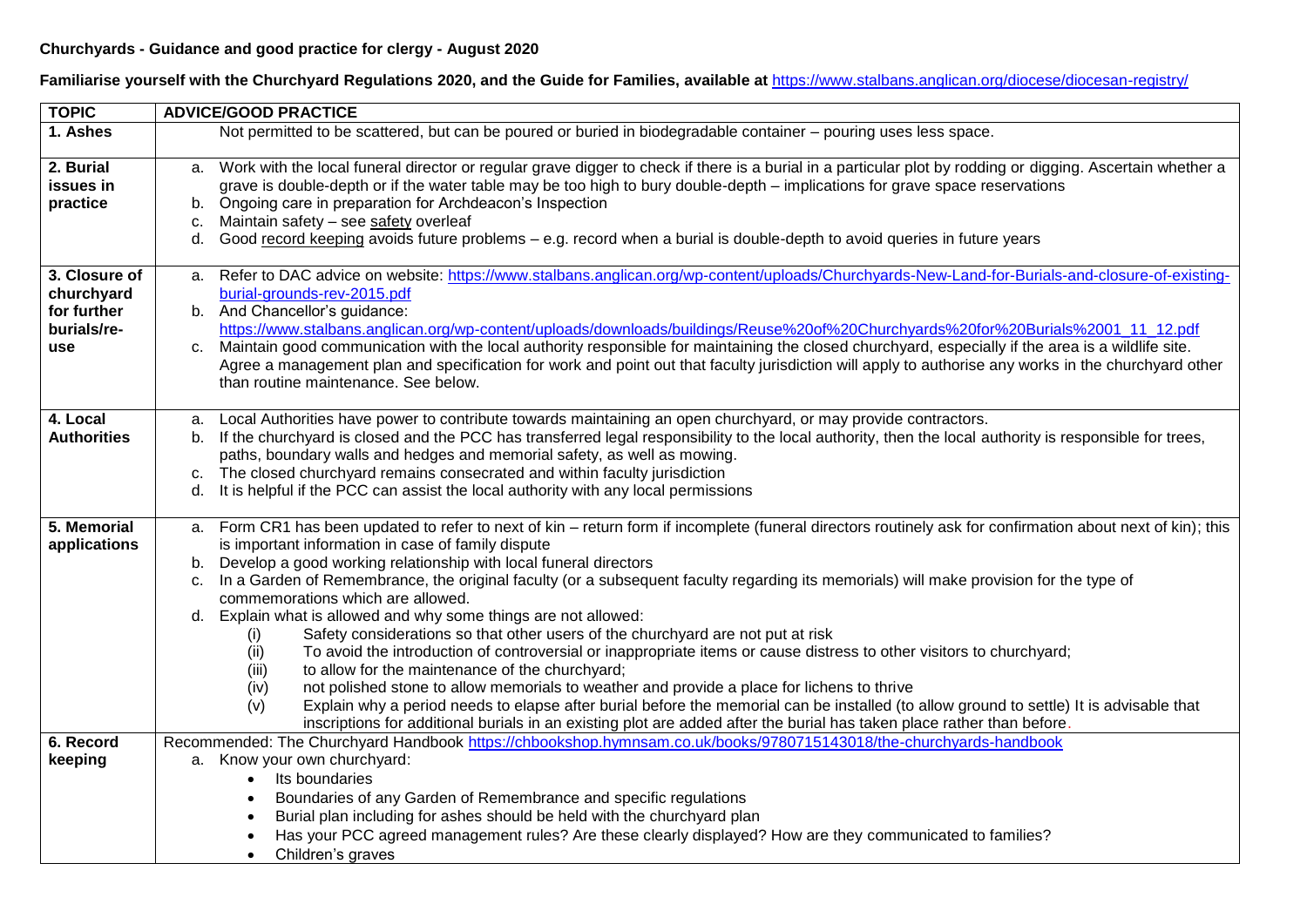|                    | Historic listed memorials https://www.churchofengland.org/more/church-resources/churchcare/advice-and-guidance-church-                                                                                                                     |
|--------------------|--------------------------------------------------------------------------------------------------------------------------------------------------------------------------------------------------------------------------------------------|
|                    | buildings/churchyard-structures                                                                                                                                                                                                            |
|                    | b. Talk to your local history/family history society, archaeology group, students who might be interested in helping make your plan. Title your plan                                                                                       |
|                    | 'Churchyard' or 'Burials' for easy file retrieval. See also Examples <sup>1</sup>                                                                                                                                                          |
|                    | Grave space and Garden of Remembrance plot reservation reservations - only by faculty. See Regulations and legal framework below<br>C.                                                                                                     |
| 7.                 | Publicise the Churchyard Regulations and make the memorial application form available<br>a.                                                                                                                                                |
| <b>Regulations</b> | b. Guidance on supporting children <sup>2</sup> and see C of E website regarding bereavement: https://www.churchofengland.org/life-events/funerals/after-                                                                                  |
| and legal          | funeral/journey-through-grief                                                                                                                                                                                                              |
| framework          | Advice on funeral process available at https://www.churchofengland.org/life-events/funerals/here-everyone<br>c.                                                                                                                            |
|                    | d. Table of Fees https://www.stalbans.anglican.org/finance/parochial-fees/                                                                                                                                                                 |
|                    | If family orders a memorial on-line and/or buries ashes without notification, talk to: Archdeacon; Registrar; DAC Secretary. Decision-making is<br>$e_{1}$<br>strengthened if you seek advice; you can return incomplete application forms |
|                    | Reservation of grave space or Garden of Remembrance plot- only by faculty: https://www.stalbans.anglican.org/wp-content/uploads/Grave-<br>f.                                                                                               |
|                    | Reservation-Guidance-2019-updated.pdf) and https://www.stalbans.anglican.org/wp-content/uploads/Garden-of-Remembrance-plot-reservation-St-                                                                                                 |
|                    | Albans.pdf<br>Consider agreeing a PCC policy for deciding applications for grave space reservations, especially if the churchyard is nearly full<br>g.                                                                                     |
|                    | h. Re-use of churchyards see:                                                                                                                                                                                                              |
|                    | https://www.stalbans.anglican.org/wp-content/uploads/downloads/buildings/Reuse%20of%20Churchyards%20for%20Burials%2001_11_12.pdf                                                                                                           |
|                    | In a Garden of Remembrance, the original faculty (or a subsequent faculty regarding its memorials) or Archdeacon's authority will make provision for                                                                                       |
|                    | the type of commemorations which are allowed. If other items appear (such as plaques on stakes) the PCC needs to consider these as non-permitted                                                                                           |
|                    | items and take appropriate action.                                                                                                                                                                                                         |
|                    | Churchyard rules have changed over the years. Whatever has been allowed in the past, it is the present rules which apply in the churchyard.                                                                                                |
| 8. Safety          | a. Be aware of standards for memorials https://www.stonespecialist.com/news/legislation-standards/namm-background-new-bs8415-standard-                                                                                                     |
|                    | memorials                                                                                                                                                                                                                                  |
|                    | b. Maintain safety - topple testing and what to do next                                                                                                                                                                                    |
|                    | i. Interim faculty for emergency safety work (contact the DAC office) see also:                                                                                                                                                            |
|                    | https://www.nationalchurchestrust.org/sites/default/files/resources/CofE%20DIOCESE%20of%20DERBY%20safety%20of%20memorials%20in%20church                                                                                                    |
|                    | yards%202012.pdf                                                                                                                                                                                                                           |
|                    | https://assets.publishing.service.gov.uk/government/uploads/system/uploads/attachment_data/file/326725/safety-burial-grounds.pdf                                                                                                           |
|                    | c. Give notice to family if repairs are needed                                                                                                                                                                                             |
|                    | Dealing with ephemera and loose items; be aware of hazards from glass, fairy lights, small chippings (mowing/strimmer injury risk)<br>d.                                                                                                   |
|                    | e. Be aware of environmental issues of plastics and non-biodegradable items.                                                                                                                                                               |
|                    |                                                                                                                                                                                                                                            |
| 9. Temporary       | (Teddies and train sets; temporary tokens, artificial grass) and removal (see also https://www.lawandreligionuk.com/2016/06/16/churchyard-regulations-the-                                                                                 |
| or non-            | practicalities-of-enforcement/):                                                                                                                                                                                                           |
| permitted          | a. When planning a churchyard tidy day, avoid significant recent family anniversaries as far as possible                                                                                                                                   |
| items              | b. Involve the PCC and make the churchyard mission-focused<br>Set timescale<br>C <sub>1</sub>                                                                                                                                              |
|                    | Notify families well in advance; ensure you deal properly with people<br>d.                                                                                                                                                                |
|                    |                                                                                                                                                                                                                                            |

 $\overline{\phantom{a}}$ 

<sup>1</sup> <http://www.wshc.eu/blog/item/how-to-make-a-churchyard-plan.html> <http://bawdsey.onesuffolk.net/church/churchyard/churchyard-plan/>

<https://history.charneybassett.org.uk/buildings/churches/st-peters-church/thegraveyardandburials/> <https://historicgraves.com/blog/how/how-draw-sketch-plan-historic-graveyard>

<sup>2</sup> <https://www.stalbans.anglican.org/wp-content/uploads/Diocese-of-St-Albans-Bereavement-Resources-for-Schools-2018.pdf>